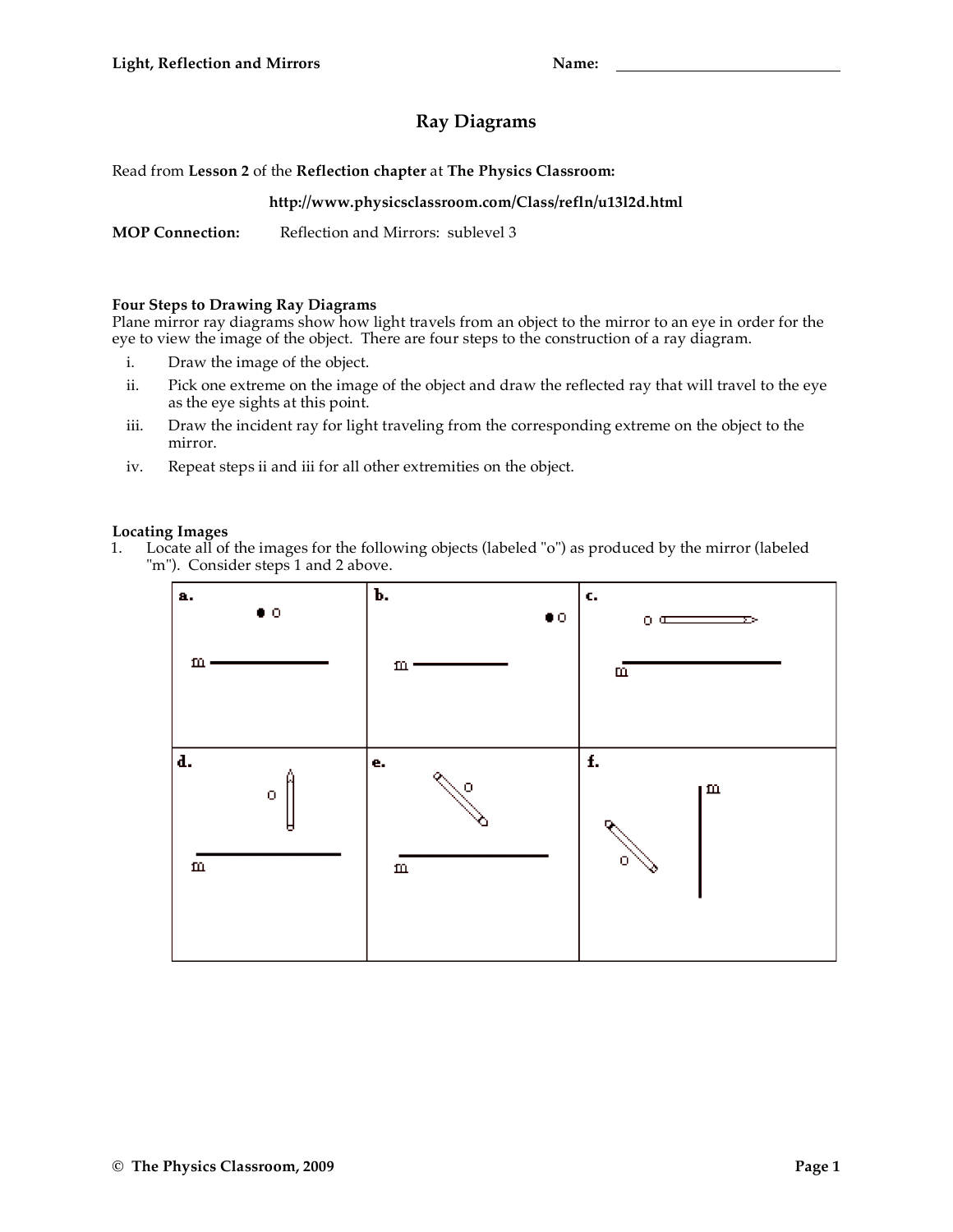### **Drawing Ray Diagrams**

Questions #2 - #11 provide a detailed procedure for the completion of a ray diagram.

The diagram at the right shows an arrow (the object), a plane mirror, and an eye. Use this diagram and a ruler/straight edge to do the following steps. 2. Locate the image of points A and B. Label these points as A' and B'. 3. Draw in the complete image. Compare the size of the image to the size of the object. 4. If the eye is to see A by looking in the mirror, then the eye must sight along a

line at the image of A (i.e., A' ). Draw



the reflected ray which reaches the eye as it sights at A  $\dot{ }$  . Use a solid line and an arrowhead.

- 5. Extend this reflected ray beyond the mirror using a dashed line to show that the eye is sighting along a line directly at A' .
- 6. The light that follows the path shown by the reflected ray originated from point A. Show this by accurately drawing the incident ray that starts at point A and approaches the mirror. Be sure to use a solid line and put an arrow upon the ray.
- 7. Repeat steps #4-#6 in order to show how light travels from point B to the mirror and reflects towards the eye as the eye sights along a line at B' .
- 8. On the diagram, label the point on the mirror where the incident ray from A reflects from the mirror with the letter "x".
- 9. On the diagram, label the point on the mirror where the incident ray from B reflects from the mirror with the letter "y".
- 10. Points "x" and "y" represent the points on the mirror which would be needed to view point A and point B on the object. Where will any other ray from the object reflect from the mirror before traveling to the eye?
- 11. What parts of the mirror could be removed without interfering with the eye's ability to see the entire image of the arrow? Circle these sections of the mirror.
- 12. For the following *objects*, (a) draw the corresponding *images*, and (b) draw and label the incident and reflected rays that would allow the eye to view the object in the mirror (labeled "m").

| $\tilde{\phantom{a}}$<br>$\ddot{\phantom{1}}$<br>m |  | $\overline{\phantom{a}}$<br>m<br>Eye⊛ |  |  |
|----------------------------------------------------|--|---------------------------------------|--|--|
|                                                    |  |                                       |  |  |
| Eye⊚                                               |  |                                       |  |  |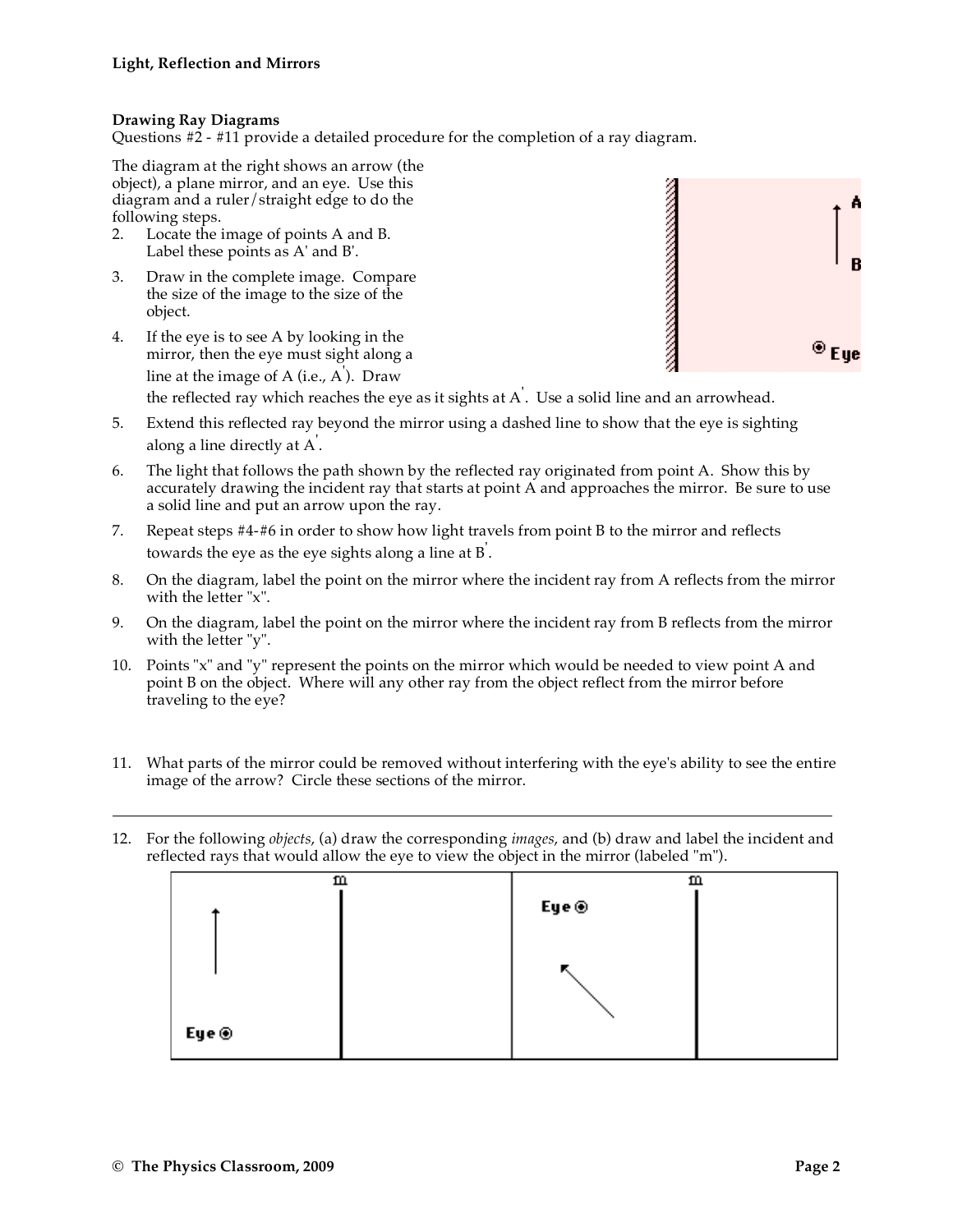|            | 13. Front row students Al, Bo, Cy, Di, Ed and Fred are<br>looking into a 4-foot long mirror that the teacher<br>strategically placed on the demonstration table.<br>Their positions are shown in the diagram below. In<br>the diagram, locate their images and complete the<br>given statements. |    |            |              | Mirror      |             |  |  |
|------------|--------------------------------------------------------------------------------------------------------------------------------------------------------------------------------------------------------------------------------------------------------------------------------------------------|----|------------|--------------|-------------|-------------|--|--|
|            |                                                                                                                                                                                                                                                                                                  |    |            |              |             |             |  |  |
|            | А٠                                                                                                                                                                                                                                                                                               | B. | $C -$      | $\bullet$ D  | $\bullet$ E | $\bullet$ F |  |  |
|            | Al can see                                                                                                                                                                                                                                                                                       |    |            | Di can see   |             |             |  |  |
|            | Bo can see                                                                                                                                                                                                                                                                                       |    | Ed can see |              |             |             |  |  |
| Cy can see |                                                                                                                                                                                                                                                                                                  |    |            | Fred can see |             |             |  |  |
|            |                                                                                                                                                                                                                                                                                                  |    |            |              |             |             |  |  |

14. The teacher asked the six students to assume different positions in the room. Their positions are shown below. Determine and label the image locations and complete the given statements.